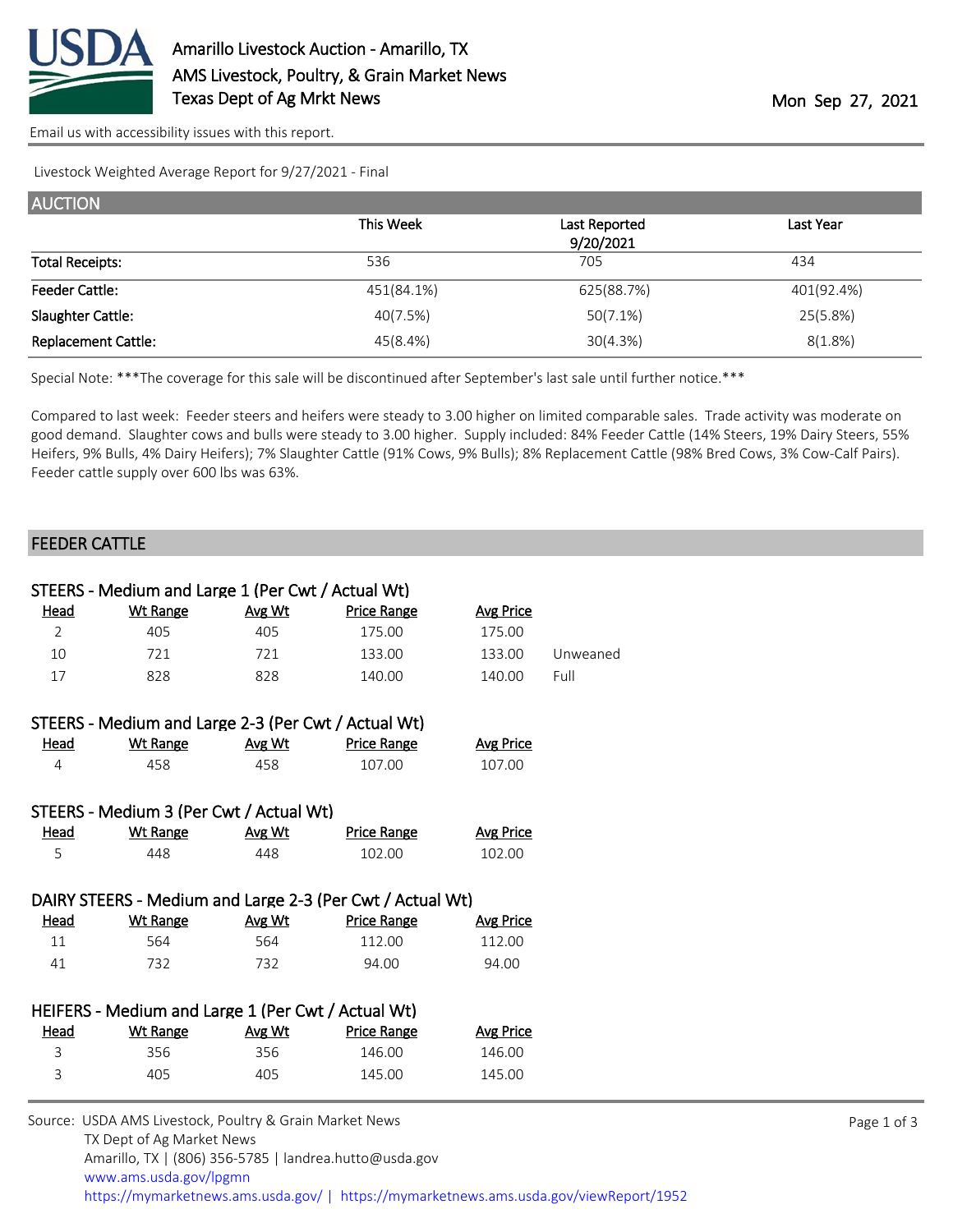

[Email us with accessibility issues with this report.](mailto:mars@ams.usda.gov?subject=508%20issue)

| 3  | 483     | 483 | 139.00        | 139.00 |          |
|----|---------|-----|---------------|--------|----------|
| 22 | 503-523 | 511 | 135.00-142.50 | 138.14 |          |
| 8  | 588     | 588 | 120.00        | 120.00 | Fleshy   |
| 8  | 610     | 610 | 122.00        | 122.00 | Unweaned |
| 15 | 788     | 788 | 135.00        | 135.00 |          |
| 5  | 837     | 837 | 110.00        | 110.00 | Full     |
|    |         |     |               |        |          |

## HEIFERS - Medium and Large 1-2 (Per Cwt / Actual Wt)

| Head | Wt Range | Avg Wt | Price Range | Avg Price |          |
|------|----------|--------|-------------|-----------|----------|
|      | 531      | 531    | 129.00      | 129.00    |          |
| ь    | 585      | 585    | 123.00      | 123.00    | Unweaned |
| 70   | 764      | 764    | 138.50      | 138.50    |          |

## HEIFERS - Medium and Large 2-3 (Per Cwt / Actual Wt)

| Head | <u>Wt Range</u> | <u>Avg Wt</u> | Price Range | <b>Avg Price</b> |
|------|-----------------|---------------|-------------|------------------|
|      | 437             | 437           | 115.00      | 115.00           |

#### BULLS - Medium and Large 1 (Per Cwt / Actual Wt)

| Head | Wt Range | Avg Wt | <b>Price Range</b> | Avg Price |
|------|----------|--------|--------------------|-----------|
|      | 450      | 450    | 160.00             | 160.00    |
| 13   | 552      | 552    | 136.50             | 136.50    |
| 5    | 632      | 632    | 126.00             | 126.00    |
| 3    | 685      | 685    | 120.00             | 120.00    |
|      | 715      | 715    | 124.00             | 124.00    |

## DAIRY HEIFERS - Medium and Large 2-3 (Per Cwt / Actual Wt)

| <u>Head</u> | Wt Range | Avg Wt | Price Range | <b>Avg Price</b> |
|-------------|----------|--------|-------------|------------------|
|             |          |        | 108.00      | 108.00           |

## SLAUGHTER CATTLE

| COWS - Breaker 75-80% (Per Cwt / Actual Wt) |           |        |             |           |          |
|---------------------------------------------|-----------|--------|-------------|-----------|----------|
| <u>Head</u>                                 | Wt Range  | Avg Wt | Price Range | Avg Price | Dressing |
|                                             | 1380-1415 | 1398   | 70.00-72.50 | 71.23     | High     |

# COWS - Boner 80-85% (Per Cwt / Actual Wt)

| Dressing | Avg Price | <b>Price Range</b> | Avg Wt | Wt Range  | <u>Head</u> |
|----------|-----------|--------------------|--------|-----------|-------------|
| Average  | 65.83     | 65.00-68.00        | 1189   | 1100-1250 | 14          |
| High     | 70.00     | 70.00              | 1263   | 1250-1275 |             |
| Low      | 63.00     | 63.00              | 1215   | 1215      |             |
|          |           |                    |        |           |             |

#### COWS - Lean 85-90% (Per Cwt / Actual Wt) Head Wt Range Avg Wt Price Range Avg Price Dressing